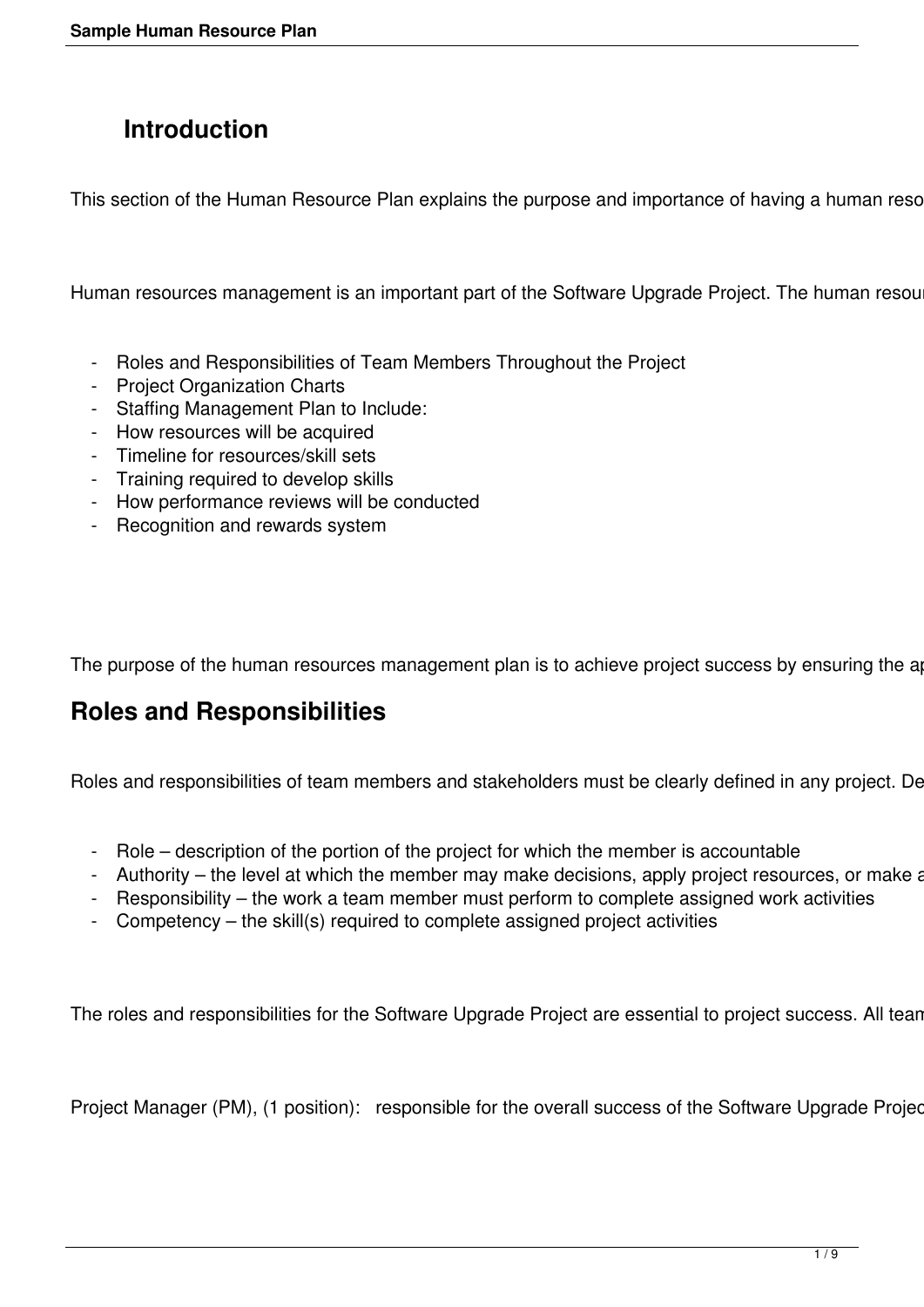Design Engineer (DE), (2 positions): responsible for gathering coding requirements for the Software Up

Implementation Manager (IM,) (1 position): The IM is responsible for the distribution, implementation, a

Training Lead (TL), (1 position): The TL is responsible for training all network users on the features pro

Functional Managers (FM), (2 positions): While not part of the project team, functional managers are re

#### **Project Organizational Charts**

In this section the Human Resource Plan provides a graphic display of the project tasks and team meml

The following RACI chart shows the relationship between project tasks and team members. Any propos

 $\vert \mathbb{D}$ 

**Project Manager** 

**Design Engineers** 

**Implementation Manager** 

**Training Leads** 

**Functional Managers**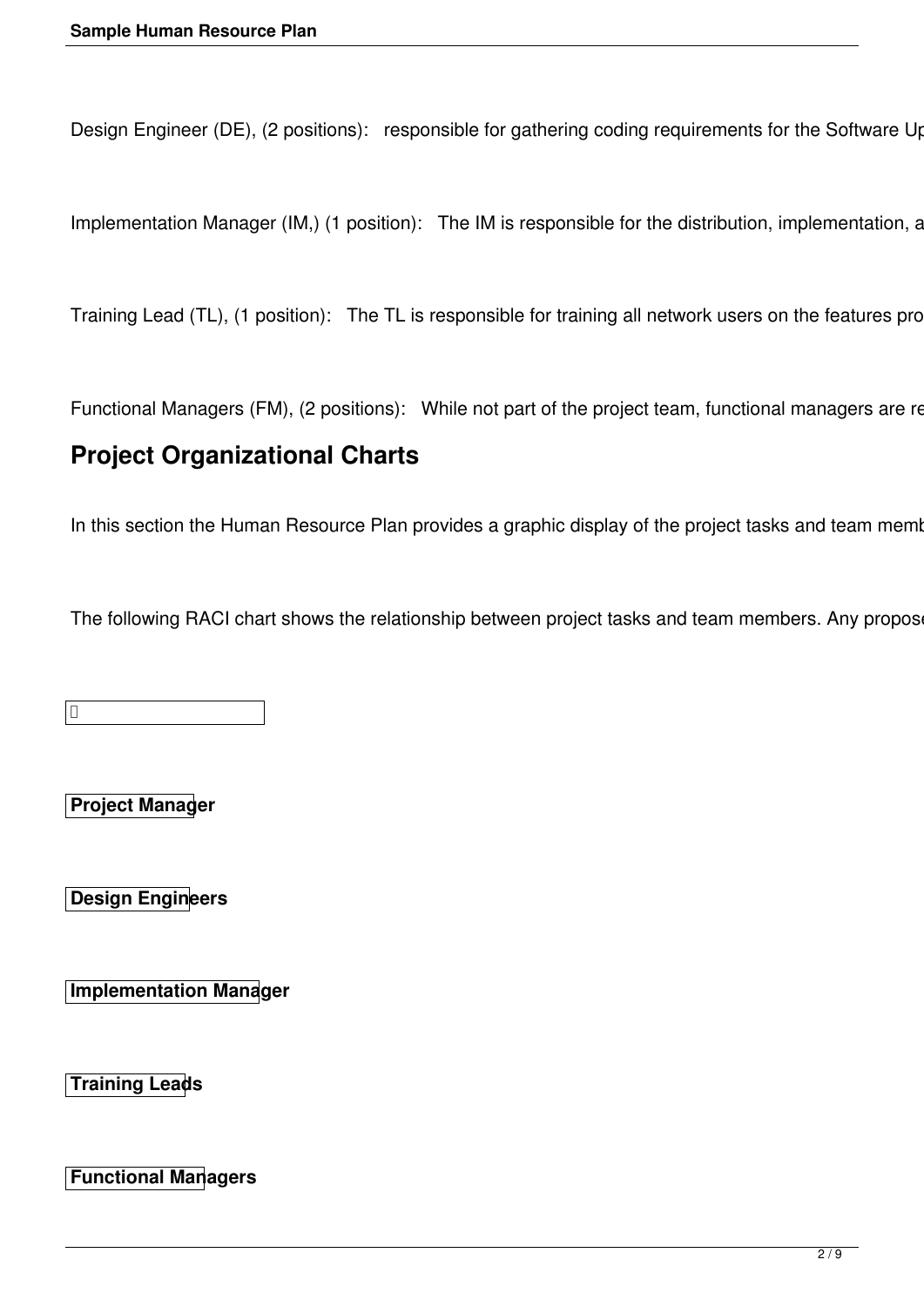**Department Managers** 

Requirements Gathering

A

R

 $\overline{C}$ 



 $\sqrt{1}$ 

Coding Design

A

R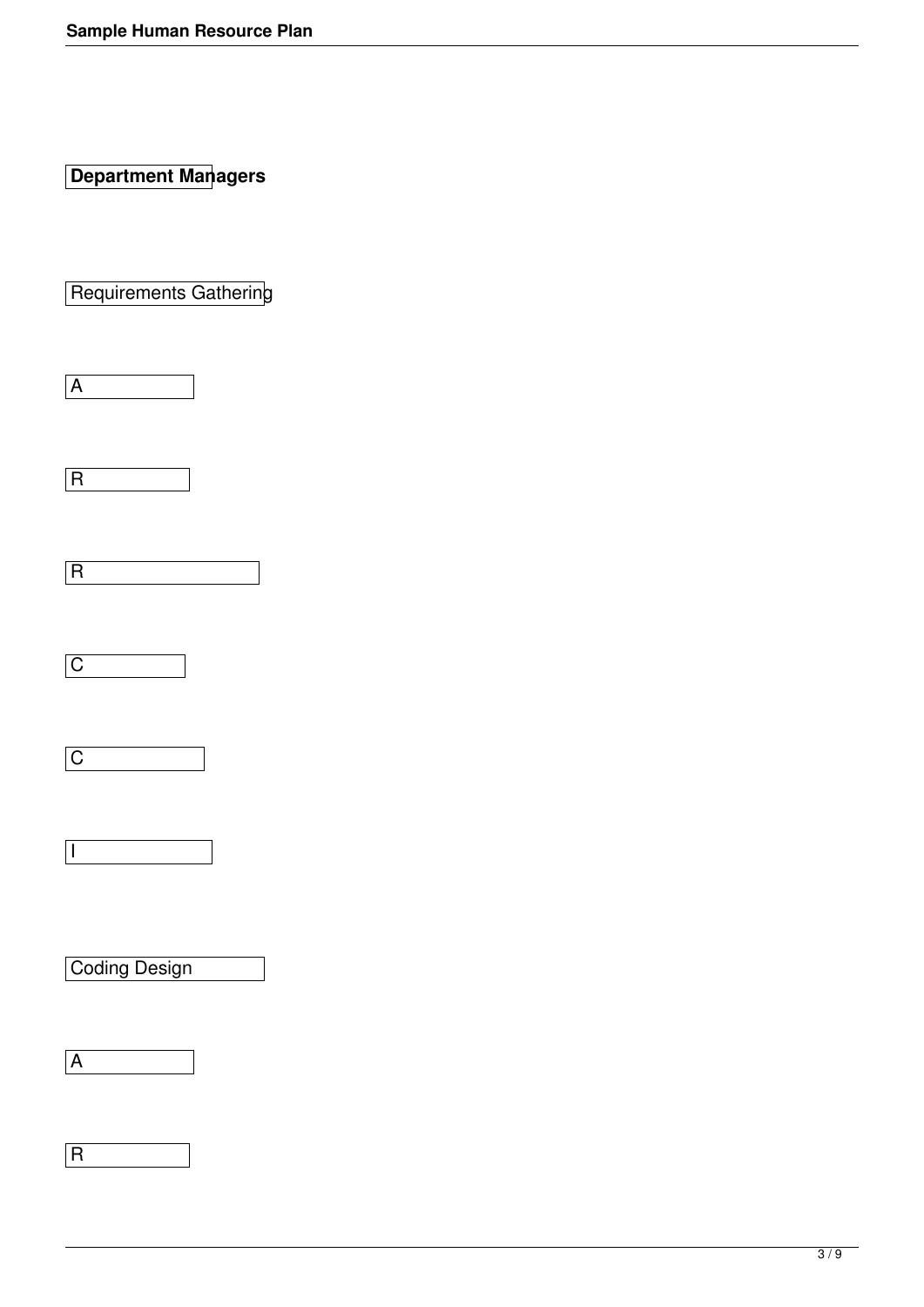$\overline{\phantom{a}}$ 

 $\label{eq:2.1} \frac{1}{\sqrt{2}}\left(\frac{1}{\sqrt{2}}\right)^{2} \left(\frac{1}{\sqrt{2}}\right)^{2} \left(\frac{1}{\sqrt{2}}\right)^{2} \left(\frac{1}{\sqrt{2}}\right)^{2} \left(\frac{1}{\sqrt{2}}\right)^{2} \left(\frac{1}{\sqrt{2}}\right)^{2} \left(\frac{1}{\sqrt{2}}\right)^{2} \left(\frac{1}{\sqrt{2}}\right)^{2} \left(\frac{1}{\sqrt{2}}\right)^{2} \left(\frac{1}{\sqrt{2}}\right)^{2} \left(\frac{1}{\sqrt{2}}\right)^{2} \left(\$ 

| $\mathsf C$              |
|--------------------------|
|                          |
| $\overline{C}$           |
| $\overline{\phantom{a}}$ |
| Coding Input             |
| $\overline{A}$           |
| $\overline{R}$           |
|                          |
|                          |
|                          |
|                          |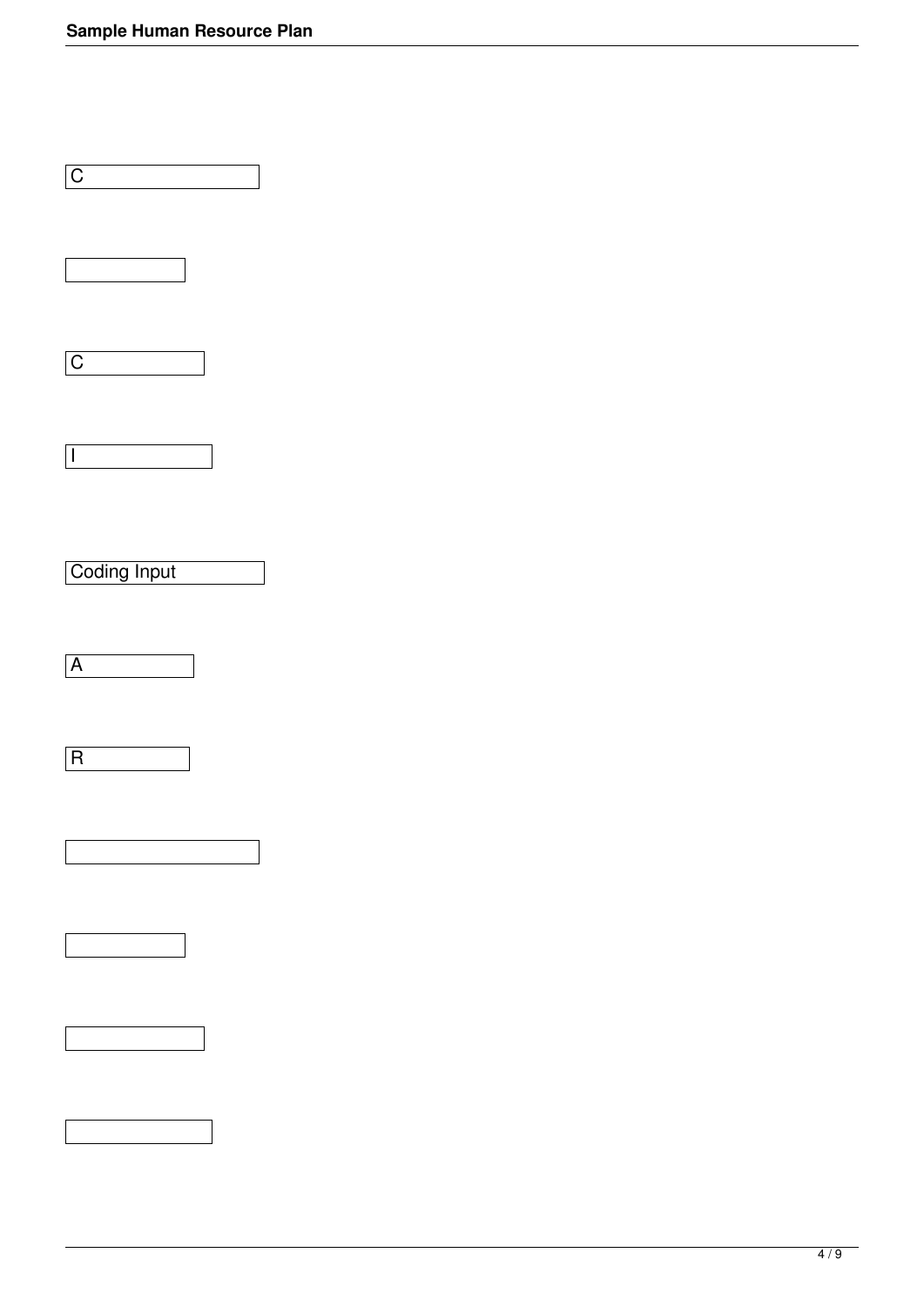| Software Testing         |  |  |
|--------------------------|--|--|
| $\overline{A}$           |  |  |
| $\overline{R}$           |  |  |
| $\overline{\mathsf{C}}$  |  |  |
|                          |  |  |
| İ                        |  |  |
| $\overline{\phantom{a}}$ |  |  |
| Network Preparation      |  |  |
| $\overline{A}$           |  |  |
| $\overline{C}$           |  |  |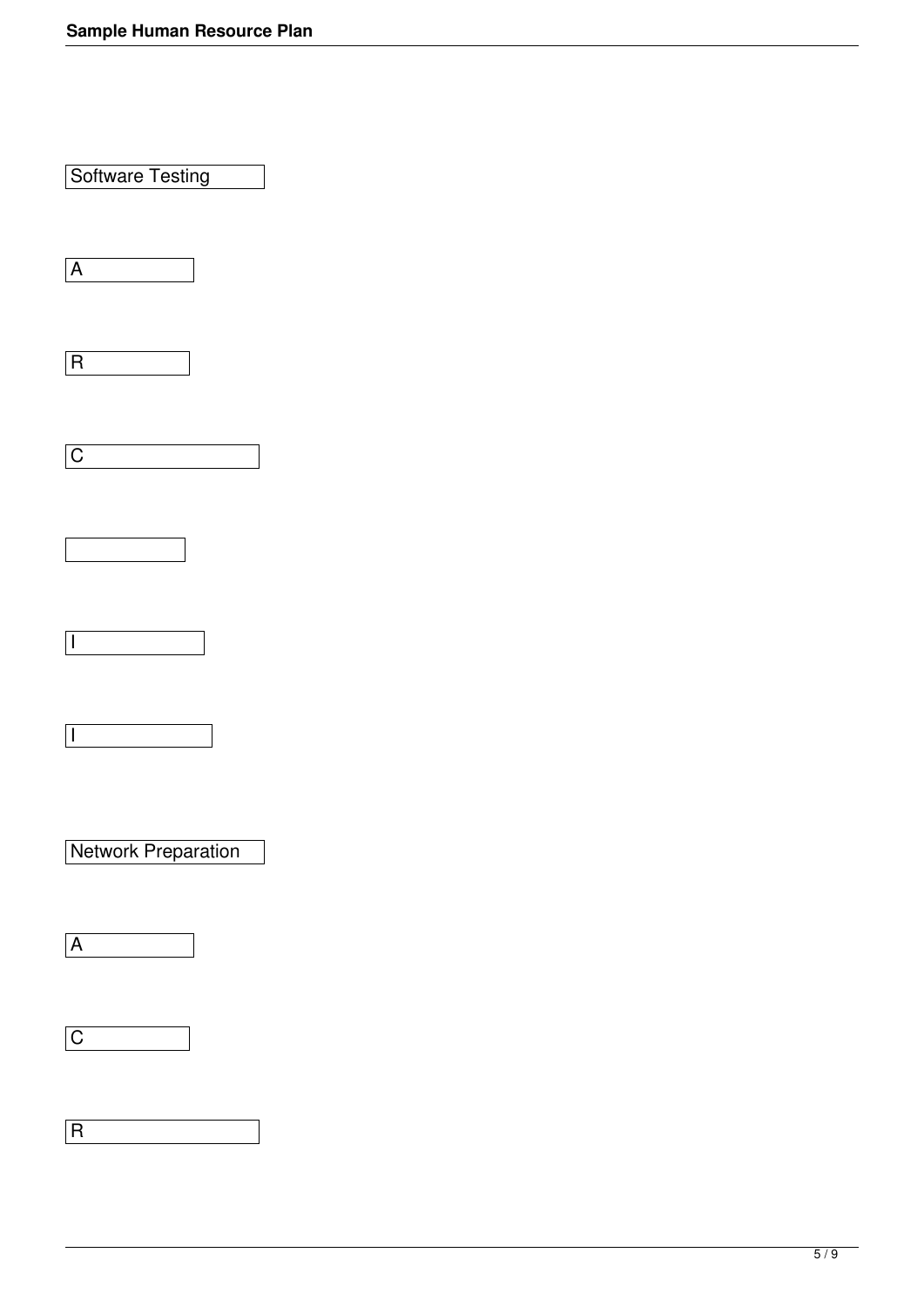| $\overline{\phantom{a}}$ |
|--------------------------|
| $\overline{\phantom{a}}$ |
| Implementation           |
| $\overline{A}$           |
| $\overline{C}$           |
| $\overline{\mathsf{R}}$  |
| $\overline{C}$           |
| $\overline{C}$           |
| $\boxed{C}$              |
|                          |

## Conduct Training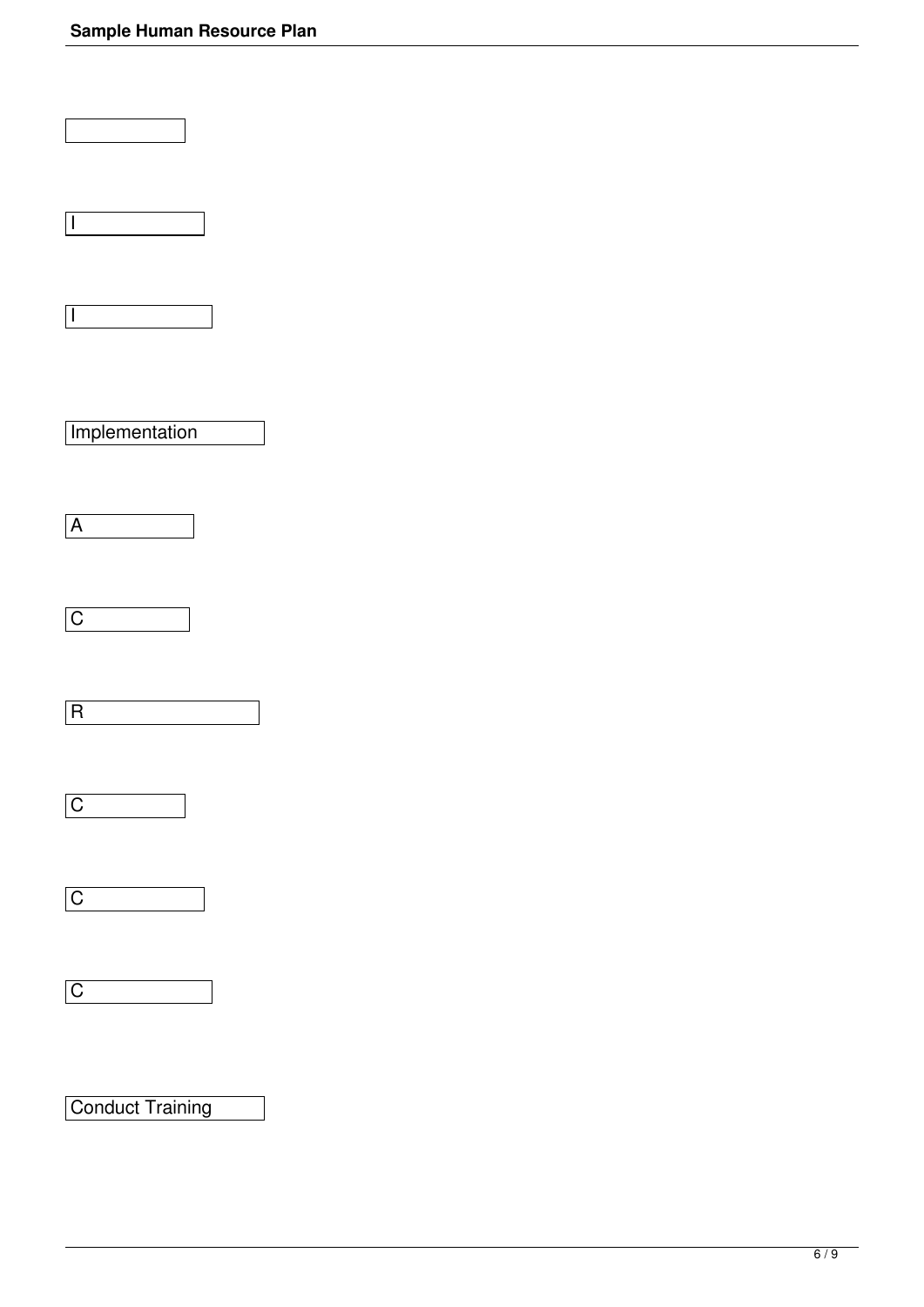| $\overline{\mathsf{R}}$ |  |
|-------------------------|--|
| $\boxed{\mathrm{C}}$    |  |
|                         |  |

Key:

 $|C|$ 

A

- R Responsible for completing the work
- A Accountable for ensuring task completion/sign off
- C Consulted before any decisions are made
- I Informed of when an action/decision has been made

# **Staffing Management**

This part of the Human Resource Plan contains information on several areas including: when and how human resource requirements will be acquired, the timeline for when resources are needed and may be released, training for any resources with identified gaps in skills required, how performance reviews will be performed, and the rewards and recognition system to be used. It is important to note that depending on the scope of the project there may be other items included in staffing management (government and/or regulatory compliance, organizational health and safety, etc).

Staff Acquisition: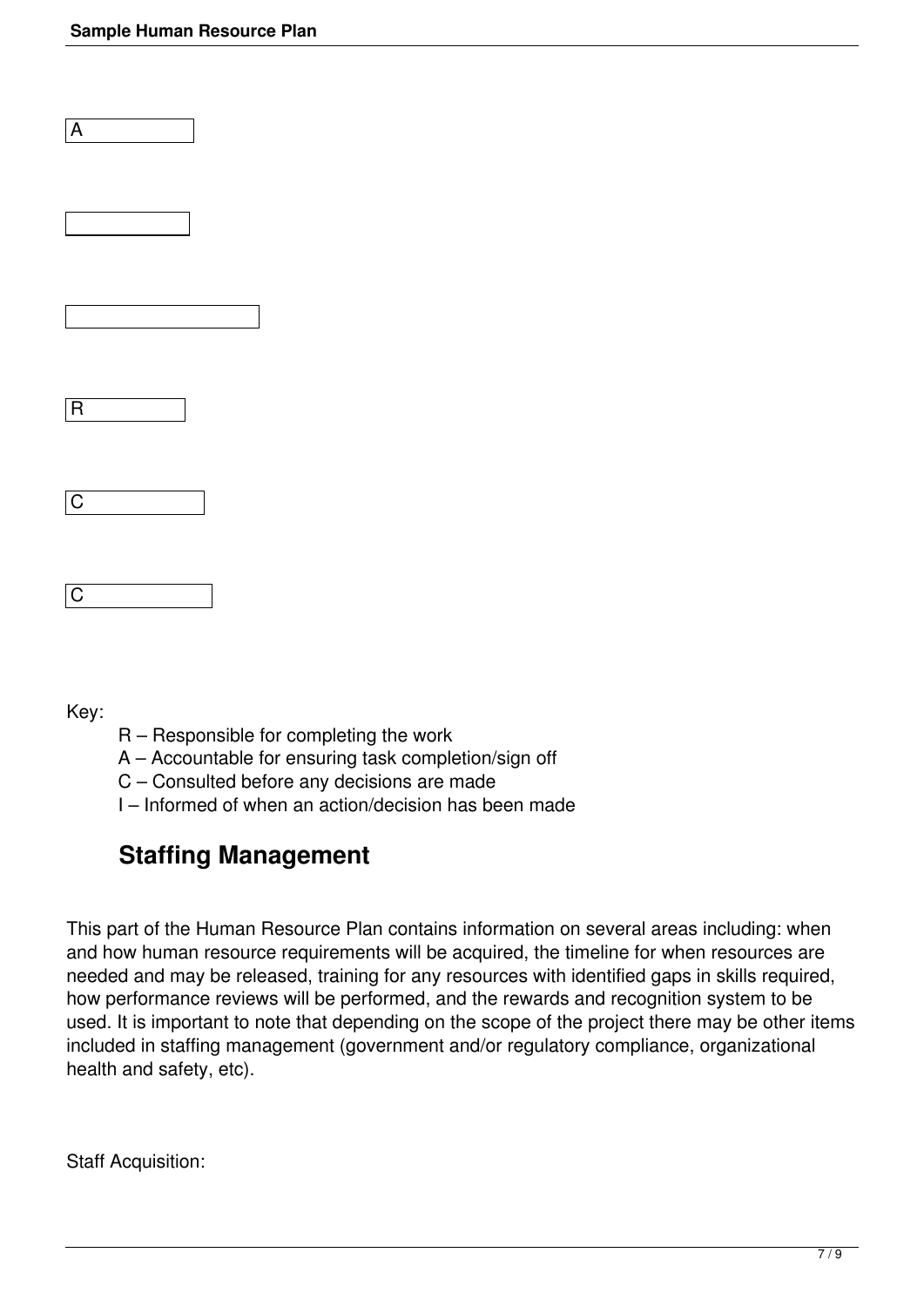For the Software Upgrade Project the project staff will consist entirely of internal resources. There will be no outsourcing/contracting performed within the scope of this project. The Project Manager will negotiate with functional and department managers in order to identify and assign resources in accordance with the project organizational structure. All resources must be approved by the appropriate functional/department manager before the resource may begin any project work. The project team will not be co-located for this project and all resources will remain in their current workspace.

#### Resource Calendars:

 The Software Upgrade Project will last for five weeks. All resources are required before the project can begin. The resource histogram below illustrates that design engineers are required to perform 40 hours per week per engineer for the first three weeks of the project. Their requirements are then scaled back to 5 hours per engineer in the fourth week. After the fourth week the design engineers will be released from the project. The implementation manager will also be released from the project after week 4. The training lead will be required to perform 15 hours of work in the first week and a full 40 hours of training during week 5.



Training: